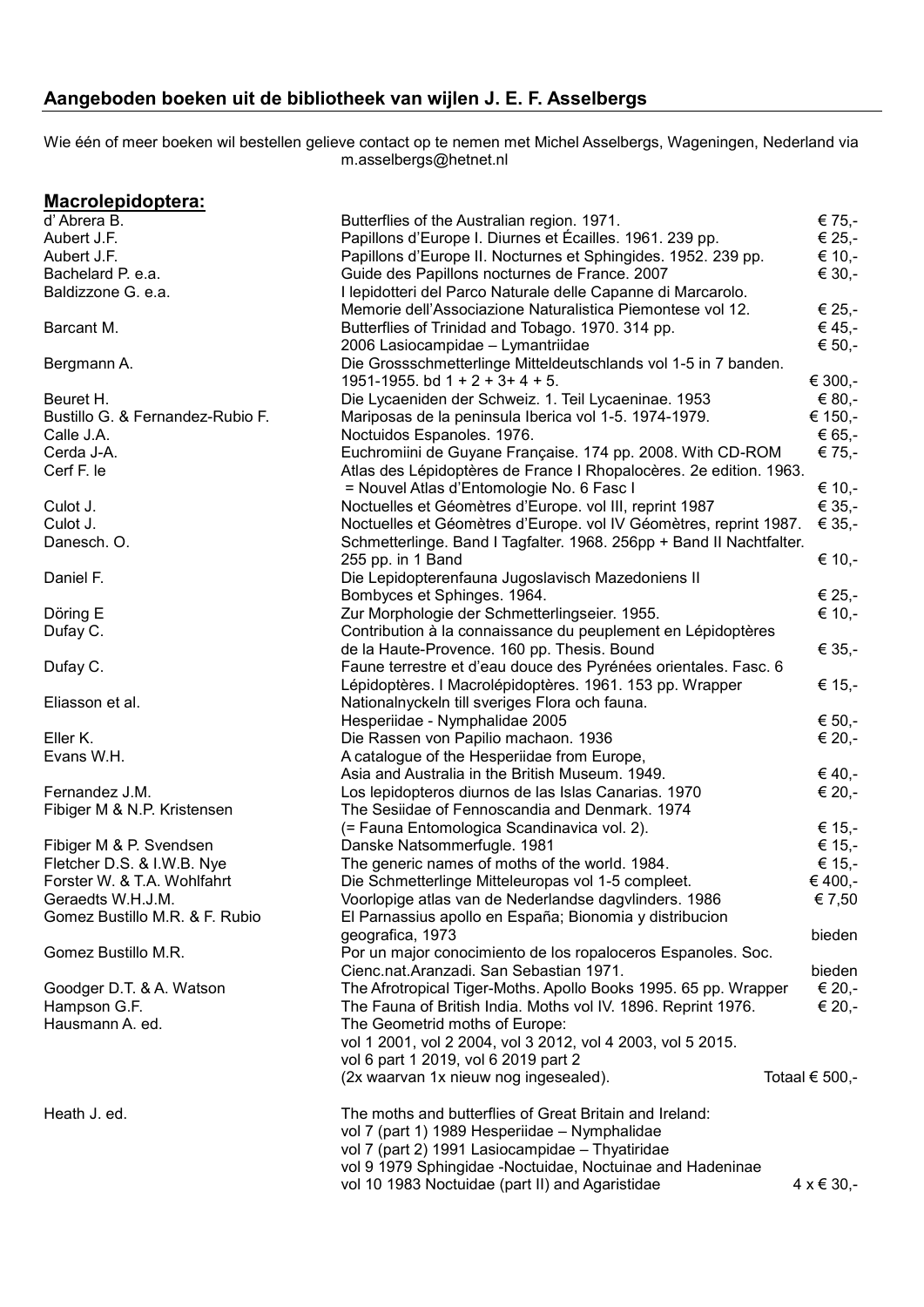| Henriksen H.J. & I.B. Kreutzer.              | The butterflies of Scandinavia in Nature. 1982                            | € 25,-  |
|----------------------------------------------|---------------------------------------------------------------------------|---------|
| Herbulot C.                                  | Atlas des Lépidoptères de France II Hétérocères. 1963 = Nouvel Atlas      |         |
|                                              | d'Entomologie No. 6 Fasc II.                                              | € 10,-  |
| Herbulot C.                                  | Atlas des Lépidoptères de France III Hétérocères fin. 1965 = Nouvel Atlas |         |
|                                              | d'Entomologie No. 6 Fasc III.                                             | € 10,-  |
| Hesselbarth - van Oorschot - Wagener.        | Die Tagfalter der Türkei vol 1, 2, tekst. vol 3. Tafel. 1995              | € 175,- |
| Higgins L.G.                                 | An illustrated catalogue of the palearctic Melitaea                       |         |
|                                              | Trans roy. ent soc. 91(7) 1941                                            | $25,-$  |
| Higgins L.G.                                 | A descriptive catalogue of the palearctic Euphydryas Trans                |         |
|                                              | roy. ent soc. 101 (12). 1950.                                             | € 25,-  |
| Higgins L.G.                                 | A descriptive catalogue of the genus Mellicta with supplementary          |         |
|                                              | notes on the genera Melitaea and Euphydryas.                              |         |
|                                              | Trans roy. ent soc. 106. 1955                                             | € 25,-  |
| Higgins L.G.                                 | The classification of European Butterflies. 1975                          | € 15,-  |
| Higgins L.G. & N.D. Riley                    | A field guide to the butterflies of Britain and Europe. 1970.             | € 10,-  |
| Hodges R.W. ed                               | Check list of the Lepidoptera of America North of Mexico. 1983.           | € 20,-  |
| Hoffmeyer S.                                 | De Danske Maalere. 1966 2e druk.                                          | € 20,-  |
| Hoffmeyer S.                                 | De Danske Ugler 1962, 2e druk.                                            | € 20,-  |
| Hoffmeyer S.                                 | De Danske Spindere 1960 2e druk.                                          | € 20,-  |
| Howarth T.G.                                 | South's British butterflies. 1973.                                        | € 25,-  |
| Hydén N.                                     | Nationalnyckeln till sveriges Flora och fauna. Lasiocampidae              |         |
|                                              | - Lymantriidae 2006.                                                      | € 40,-  |
| Koch M.                                      | Wir bestimmen Schmetterlinge. 4e druk. 1966-1976 deel 1 t/m 4.            | € 65,-  |
| Kuchlein J.H. & R. de Vos                    | Geannoteerde naamlijst van de Nederlands vlinders. 1999                   | € 20,-  |
| Kudrna O.                                    | Revision of the genus Hipparchia. 1977.                                   | € 15,-  |
| Lacomme D & L. Manil eds                     | Lépidoptères de Guyane. Tome 1. Géneralités -                             |         |
|                                              | Bibliographie Héterocères 1. 108 pp. 2007.                                | € 25,-  |
| Lacomme D & L. Manil eds                     | Lépidoptères de Guyane. Tome 2. Rhopalocères 1. 92 pp. 2007.              | € 25,-  |
| Lacomme D & L. Manil eds                     | Lépidoptères de Guyane. Tome 3. Rhopalocères 2. 96 pp. 2008.              | € 25,-  |
| Langer T.W.                                  | Nordens Dagsommerfugle I farver.                                          | € 50,-  |
| Larsen T.B.                                  | Butterflies of Lebanon. 1974.                                             | € 25,-  |
|                                              |                                                                           |         |
| Leraut P.                                    | Liste systématique et synonymique de lépidoptères de France,              |         |
|                                              | Belgique et Corse. 1980                                                   | € 15,-  |
| Leraut P.                                    | Papillons de nuit d'Europe vol III. 2012.                                 | € 70,-  |
| Lhomme L.                                    | Catalogue des Lépidoptères de France et de Belgique. Volume I.            |         |
|                                              | Macrolépidoptères. 1923-1935. 800 pp. bound                               | € 35,-  |
| Manley & Allcard                             | A field guide to the butterflies and burnets of Spain. 1970               | € 30,-  |
| Moths of Japan vol $1 + 2$ in cassette. 1982 |                                                                           | bieden  |
| Nguyen Thi Hong                              | Les Apatura polymorphisme et speciation Paris. 1976                       | € 10,-  |
| Nordström F.                                 | Vara fjärilar, och hur man känner igen dem. Del I. 1969. 79 pp.           | € 10,-  |
| Nordström F.                                 | Vara fjärilar, och hur man känner igen dem. Del II. 1969. 64 pp.          | € 10,-  |
| Nordström F.                                 | Vara fjärilar, och hur man känner igen dem. Del III. 1969 79 pp.          | € 10,-  |
| Nordström F. & E. Wahlgren                   | Svenska Fjärilar. complete in 1 band                                      | € 70,-  |
| Oudemans J.Th. & J.A. Snijder                | Naamlijst van Nederlandsche Macrolepidoptera volgens den Catalogus        |         |
|                                              | van Staudinger en Rebel (1901). Amsterdam 1902. 66 pp.                    | bieden  |
| Pinker R.                                    | Die Lepidopterenfauna Mazedoniens III Geometridae. 1968                   | € 15,-  |
| Riley N.D.                                   | A field guide to the butterflies of the West Indies. 1975. 224 pp.        | € 10,-  |
| Robineau R. ed.                              | Guide des Papillons nocturnes de France. 2007                             | € 40,-  |
| Rondou M.P.                                  | Lépidoptères nouveaux pour la faune Pyrénéenne. 13 pp. 1916.              |         |
|                                              | Wrapper                                                                   | bieden  |
| Rougeot P-C.                                 | Les Bombycoides de l'Europe et du bassin méditerranéen. Tome 1            |         |
|                                              | Lemoniidae, Bombycidae, Brahmaeidae, Attacidae, Endromididae.             |         |
|                                              | 1971. 157 pp. Faune de l Éurope et du bassin méditerranéen vol. 5         | € 15,-  |
| Rougeot P-C. & P. Viette                     | Guide des Papillons nocturnes d'Europe et d'Afrique du Nord. 1978. € 40,- |         |
| Schweizerischer Bund fur Naturschutz         | Tagfalter und ihre Lebensräume, Basel 1987                                | € 40,-  |
| Seitz A.                                     | Les macrolépidoptères du globe.                                           |         |
|                                              | vol 1 Diurnes paléarctiques 1911.                                         |         |
|                                              | vol 1 Diurnes paléarctiques supplément 1939                               |         |
|                                              | vol 1 Tables de Planches                                                  |         |
| Seitz A.                                     | Les macrolépidoptères du globe.                                           |         |
|                                              | vol 2 Bombycides et Sphingides paléarctiques                              |         |
|                                              | vol 2 supplemént texte et planches 1945                                   |         |
|                                              | vol 2 Tafeln 1913.                                                        |         |
|                                              |                                                                           |         |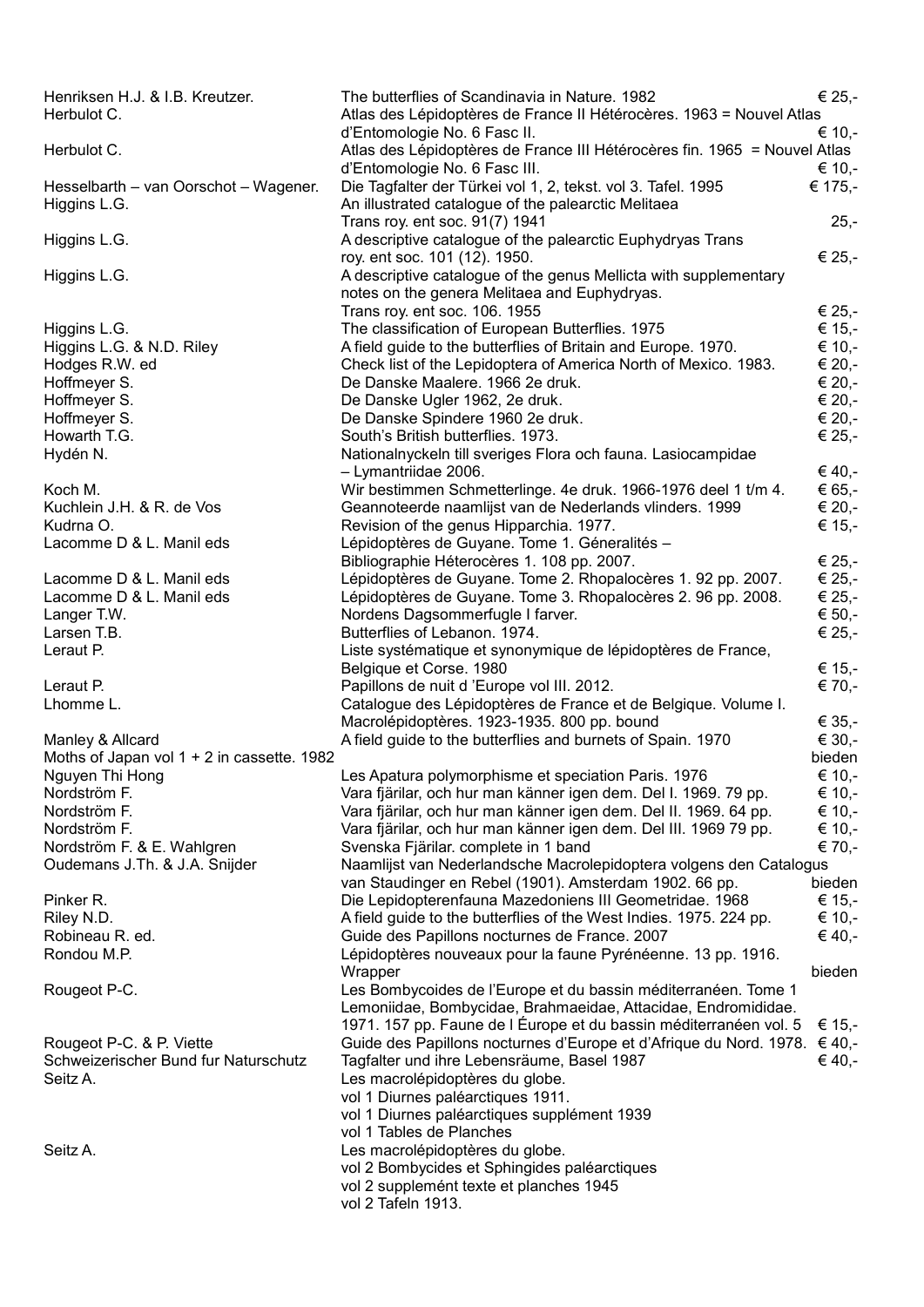Seitz A. Charles Macrolépidoptères du globe. vol 3 Noctuides paléarctiques 1ère partie 1907. vol 3 Planches 1914. Seitz A. Les macrolépidoptères du globe. vol 4 Géométrides paléarctiques 1913 Seitz A Vol I t/m IV Prijs in onderling overleg, liefst hele reeks, evt. per volume Skinner B. Colour identification guide to the moths of the British Isles (Macrolepidoptera). 2009.  $\epsilon$  25,-Snellen P.C.T. De vlinders van Nederland: Vol 1 1867 Macrolepidoptera vol 2 en 3 1882 Microlepidoptera 3 delen € 150,-South R.  $\epsilon$  10.-South R.  $\epsilon$  10.-<br>The moths of the British Isles. First series. 1961.  $\epsilon$  10.-South R.  $\epsilon$  10.-<br>The moths of the British Isles. Second series. 196  $\epsilon$  10.-Spuler A. Die Schmetterlinge Europas. Band 1,2 tekst. Band 3 vlinderplaten, band 4 rupsen.  $\epsilon$  300,-Tax M.H.  $\epsilon$  10,-<br>Atlas van de Nederlandse dagvlinders. 1989. Thurner J. Die Lepidopterenfauna Jugoslavisch Mazedoniens I Rhopalocera, Grypocera und Noctuidae. 1964.  $\epsilon$  10,-Valetta A.  $\epsilon$  10.-Valetta A.  $\epsilon$  10.-Verity R. Les variations géographiques et saisonnières des papillons diurnes en France. 1947. 472 pp. Bound. = prt  $|+||+|||$  in 1 band  $\in$  50,-Vives Moreno A. Catalogo sistematico y sinonimico de los lepidopteros de la peninsula Iberica y Baleares. (Insecta: Lepidoptera) (segunda parte).<br>775 pp. 1994. € 35,-775 pp. 1994. Vives Moreno A. Catalogo sistematico y sinonimico de los lepidopteros de la peninsula Iberica, de Ceuta, de Melilla y de las islas Azores, Baleares, Canarias, Madeira y Salvajes (Insecta: lepidoptera). 2014. 1184 pp. € 35,- Warren B.C.S. **Review of the classification of the Argynnidi with a systematic** revision of the genus Boloria Trans roy. ent soc. 94 1944 in 1 band bieden Watson A. & D.T. Goodger Catalogue of the Neotropical Tiger-moths 1986. 71 pp. Occasional Papers on Systematic Entomology No. 1.  $\epsilon$  50,-Williams J.G.  $\epsilon$  10,- $\epsilon$  10,- $\epsilon$  10,- $\epsilon$  10,- $\epsilon$  10,- $\epsilon$  10,- $\epsilon$  10,- $\epsilon$ Wolfsberger J. Die Macrolepidopteren-Fauna des Monte Baldo in Oberitalien. 1971. € 35,- **Microlepidoptera:** Arora G.S. Studies on some Indian Pyralid species of economic importance, Part 1 Crambiae, 2000 Schoenobiinae, Nymphulinae, Phycitinae and Gallerinae (Lepidoptera: Pyralidae). Records of the Zoological Survey of India. Occasional Paper no. 181: 1-169. 2000. € 15,- Baldizzone G. I **Microlepidotteri del Parco Naturale Alpi Marittime (Italia, Piemonte)** Microlepidotteri del Parco Naturale Alpi Marittime (Italia, Piemonte) (Lepidoptera). Boll. Mus. reg. Sci. nat. Torino vol. 22 (1):1-318. 2004. € 10,- Baldizzone G. e.a. **Ilepidotteri del Parco Naturale delle Capanne di Marcarolo : Memorie** dell'Associazione Naturalistica Piemontese vol 12. 2004 € 10,- Balinsky B.I. **A** study of African Phycitinae in the Transvaal Museum. 1994.  $\epsilon$  25,-Beirne B.P.  $\epsilon$  20,-<br>British Pyralid and Plume Moths. 1954. Bengtsson e.a. Nationalnyckeln till sveriges Fora och fauna: 2008 Micropterigidae – Psychidae  $\epsilon$  40,- $2011$  Roeslerstammiidae -Lyonetiidae.  $\epsilon$  40,-Bengtsson B.A. The Scythrididae of Northern Europe. 1984.  $($ = Fauna Entomologica Scandinavica vol. 13)  $\epsilon$  30,-Bradley et al British Tortricoid moths. Cochylidae and Torticidae: Tortricinae. 1973. € 50,-<br>British Tortricoid moths. Tortricidae: Olethreutinae. 1979. € 50.-British Tortricoid moths. Tortricidae: Olethreutinae. 1979.  $\epsilon$  50.-Eckstein K. Die Kleinschmetterlinge Deutschlands. 1933. Conditie matig. € 10,- Elsner et al. Die Palpenmotten (Lepidoptera, Gelechidae) Mitteleuropas. 1999 bieden Emmet A.M.  $\epsilon$  25,-<br>A field guid to the smaller British lepidoptera. 1979  $\epsilon$  25,-Fletcher D.S.& I.W.B. Nye The generic names of moths of the world . Vol 5 Pyraloidea. 1984 bieden Gates Clarke J.F. **Pyralidae and Microlepidoptera of the Marguesas Archipelago.** Smithonian Contributions to Zoology nr 416: 1-485. 1986.  $\epsilon$  15,-Goater, Nuss, Speidel  $\blacksquare$  Microlepidoptera of Europe vol 4 Pyraloidea I. 2005.  $\blacksquare$ Gielis C. **Generic revision of the superfamily Pterophoroidea (Lepidoptera).** Generic revision of the superfamily Pterophoroidea (Lepidoptera).  $2004$   $\epsilon$  15,-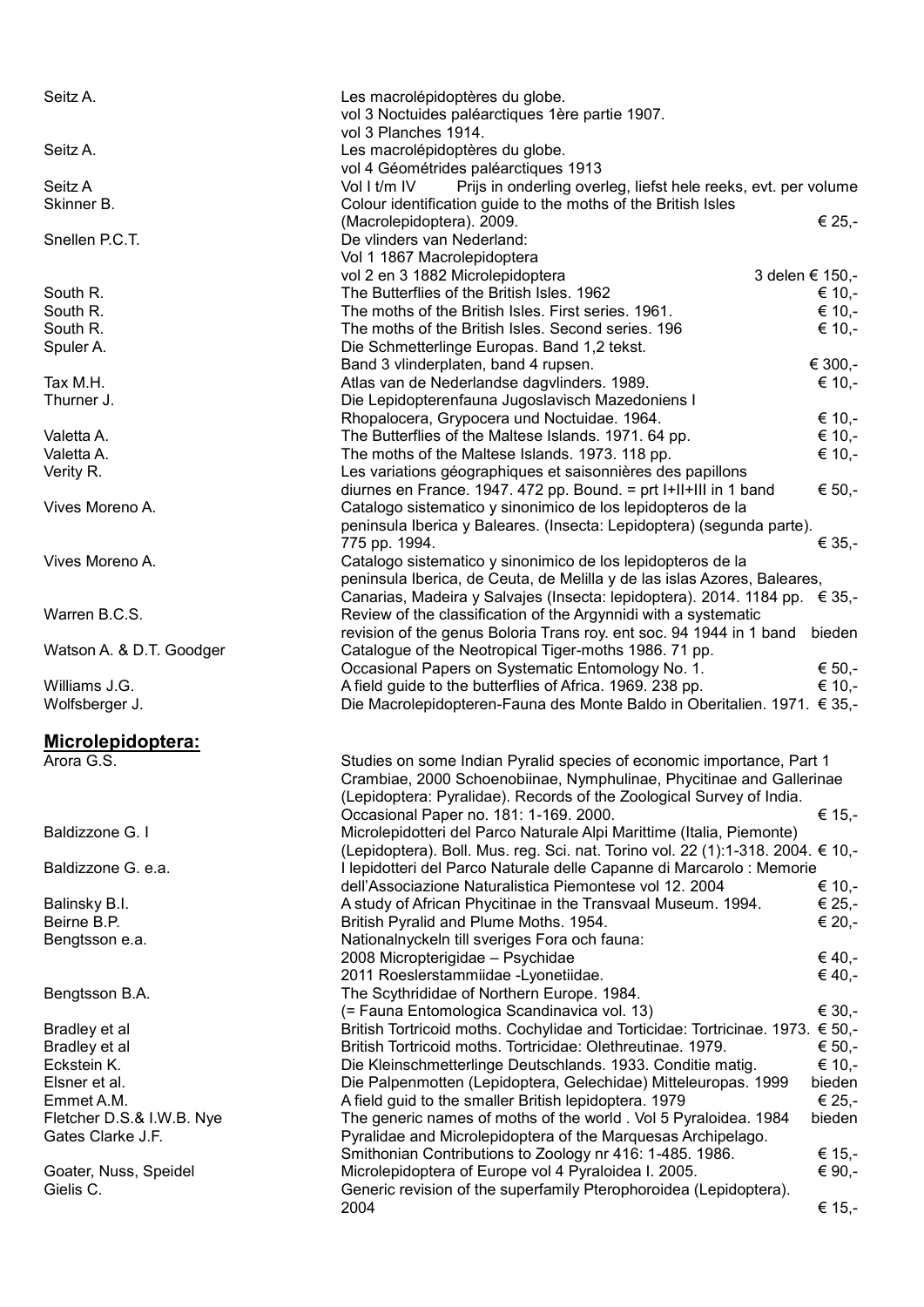| Graaf Bentinck & D.A. Diakonoff<br>Hannemann J. | De Nederlandse Bladrollers (Torticidae) 1968. Gebonden.<br>Kleinschmetterlinge oder Microlepidoptera. I. Die Wickler.                                                       | € 40,-           |
|-------------------------------------------------|-----------------------------------------------------------------------------------------------------------------------------------------------------------------------------|------------------|
| Hannemann J.                                    | Die Tierwelt Deutschlands Teil 48. 1961.<br>Kleinschmetterlinge oder Microlepidoptera. II. Die Wickler s.l.<br>(Cochylidae und Carposinidae) 1964 Die Tierwelt Deutschlands | € 35,-           |
| Hannemann J.                                    | Teil 50. 1964.<br>Kleinschmetterlinge oder Microlepidoptera. III. Federmotten<br>(Pterophoridae), Gespinstmotten (Yponomeutidae),                                           | € 35,-           |
| Heath J. ed.                                    | Echte Motten (Tineidae). Die Tierwelt Deutschlands Teil 63. 1977.<br>The moths and butterflies of Great Britain and Ireland:                                                | € 35,-           |
|                                                 | vol 1 1976 Micropterigidae - Heliozelidae                                                                                                                                   | € 50,-           |
|                                                 | vol 2 1985 Cossidae-Heliodinidae                                                                                                                                            | € 50,-           |
|                                                 | vol 3 1996 Yponomeutidae - Elachistidae. Hardboard                                                                                                                          | € 50,-           |
|                                                 | vol 4 (part 1) 2002 Oecophoridae - Scythrididae. Hardboard<br>vol 4 (part 2) 2002 Gelechidae. Hardboard                                                                     | € 50,-<br>€ 50,- |
| Heinrich C.                                     | American moths of the subfamily Phycitinae.<br>U.S. National Museum Bulletin 207. 1956                                                                                      | € 25,-           |
| Heppner J.B.                                    | Atlas of Neotropical Lepidoptera Checklist: Part 2:                                                                                                                         |                  |
|                                                 | Pyraloidea to Tortricoidea Checklist: part 2                                                                                                                                |                  |
|                                                 | Hyblaeoidea - Pyraloidea - Tortricoidea                                                                                                                                     | € 50,-           |
| Janse A.J.T.                                    | Contribution to the study of the Phycitinae (Pyralidae, Lep):                                                                                                               |                  |
|                                                 | part I-IV. Journal Ent Soc. S. Africa 1941-1944. In 1 band.                                                                                                                 | bieden           |
| Johansson et al                                 | The Nepticulidae and Opostegidae of North West Europe.                                                                                                                      |                  |
|                                                 | 1990 part 1 + part 2 (= Fauna Entomologica Scandinavica vol. 23).                                                                                                           | € 250,-          |
| Jong D.J. de & H. Beeke                         | Bladrollers in appel- en pereboomgaarden.                                                                                                                                   |                  |
|                                                 | Proefstation voor de fruitteelt - Wilhelminadorp (Goes). 1982.                                                                                                              | bieden           |
| Karsholt O. & J. Razowski                       | The Lepidoptera of Europe, a distributional checklist. 1996                                                                                                                 | € 50,-           |
| Klimesch J.                                     | Die Lepidopterenfauna Mazedoniens IV Microlepidoptera. 1968                                                                                                                 | € 20,-           |
| Koster S. & Biesenbaum W.                       | Die Lepidopterenfauna der Rheinlande und Westfalens. Band 3.<br>Familie: Momphidae. 1994.                                                                                   | € 10,-           |
| Koster S. & S.Y Sinev.                          | Microlepidoptera of Europe vol 5. Momphidae. 2003.                                                                                                                          | € 150,-          |
| Kuchlein J.H.                                   | De kleine vlinders. 1993                                                                                                                                                    |                  |
| Leraut P.                                       | Moths of Europe vol IV Pyralids 2. 2014.                                                                                                                                    | € 55,-           |
| Lycklama a Nijeholt H.J.                        | Naamlijst van de Nederlandsche Microlepidoptera. 1925. 30 pp.                                                                                                               | € 10,-           |
| Lycklama a Nijeholt H.J.                        | Aanteekeningen omtrent Nederlandsche Microlepidoptera. 1927. 57 pp.€ 5,-                                                                                                    |                  |
| Munroe E.                                       | Revision of the subfamily Midilinae (Lepidoptera: Pyralidae). 1970.                                                                                                         | € 10,-           |
| Mutuura A. & E. Munroe.                         | Taxonomy and distribution of the European Corn Borer and<br>allied species: Genus Ostrinia (Lepidoptera: Pyralidae).                                                        |                  |
|                                                 | Memoirs of the entomological Society of Canada no. 71. 1970.                                                                                                                | € 10,-           |
| Neunzig H.H.                                    | The moths of America North of Mexico:                                                                                                                                       |                  |
| (E. Munroe)                                     | Fascicle 13.1 Pyraloidea Pyralidae (part). 1A-1972, 1B-1972, 1C-1973<br>Fascicle 13.2A Pyraloidea Pyralidae (part). 1976                                                    |                  |
|                                                 | Fascicle 13.2B Pyraloidea Pyralidae (part). 1976 fascicle 13 samen € 100,-                                                                                                  |                  |
|                                                 | Fascicle 15.3 Pyraloidea Pyralidae (part). 1990                                                                                                                             | € 45,-           |
|                                                 | Fascicle 15.4 Pyraloidea Pyralidae (part). 1997                                                                                                                             | € 45,-           |
|                                                 | Fascicle 15.5 Pyraloidea Pyralidae (part) Phycitinae (part). 2003                                                                                                           | € 110,-          |
| Nieukerken E.J. van                             | Phylogenetic studies on the leaf-mining moth family Nepticulidae.<br>Thesis 1986.                                                                                           | € 20,-           |
| Palm E.                                         | Nordeuropas Prydvinger (Lepidoptera: Oecophoridae). 1989                                                                                                                    | € 40,-           |
| Plant C.W.                                      | An annotated Systematic, Synonymic and Distributional                                                                                                                       |                  |
|                                                 | Checklist of the Pyraloidea of Bulgaria.                                                                                                                                    |                  |
|                                                 | Neue Entomologische Nachrichten vol 72. 2016.                                                                                                                               | € 50,-           |
| Riedl T.                                        | Matériaux pour la connaissance de Momphidae paléarctiques.                                                                                                                  |                  |
|                                                 | Partie IX. Revue des Momphidae européennes, y compris                                                                                                                       |                  |
|                                                 | quelques espèces d'Afrique du Nord et du Proche-Orient.                                                                                                                     |                  |
|                                                 | Bull. ent. de Pologne vol. 39 (4): 635-919. 1969. Bound                                                                                                                     | € 15,-           |
| Robinson G.S. e.a.                              | A field guide to the smaller moths of South-East Asia. 1994.                                                                                                                | € 30,-           |
| Roesler U.                                      | Die Phycitinae von Sumatra (Lepidoptera: Pyralidae).                                                                                                                        |                  |
|                                                 | Heterocera Sumatrana Bd 3. 1983.                                                                                                                                            | € 25,-           |
| Schaffer J.C.                                   | A revision of the Peoriinae and Anerastiinae (Auctorum)                                                                                                                     |                  |
|                                                 | of America North of Mexico (Lepidoptera: Pyralidae).                                                                                                                        |                  |
|                                                 | U.S. National Museum Bulletin 280.                                                                                                                                          | € 15,-           |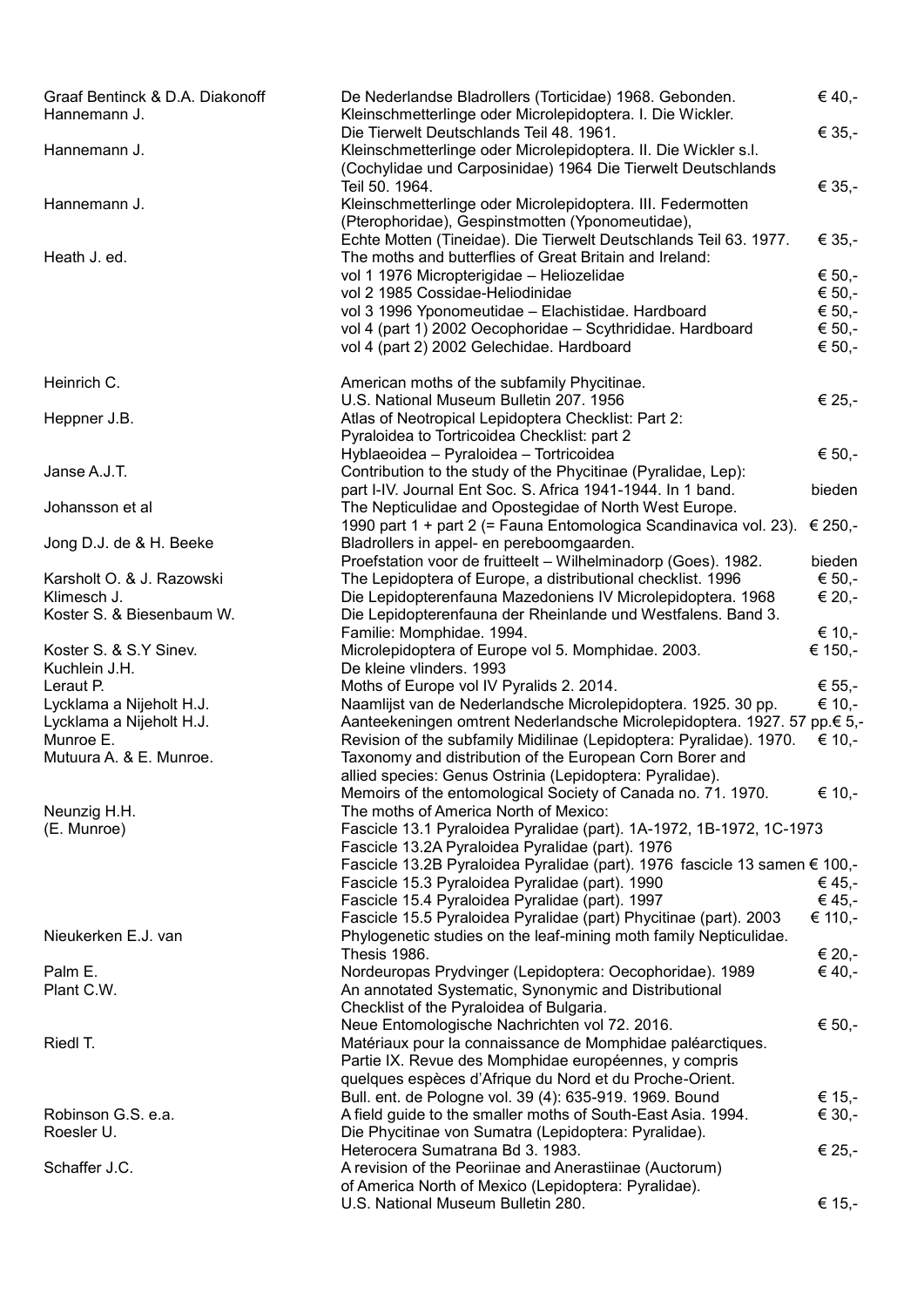| Slamka F<br>Slamka F.<br>Slamka F.<br>Slamka F.<br>Slamka F.<br>Slamka F.<br>Slamka F.<br>Smart B.<br>Solis M.A. & M. Horak.<br>Tokar et al<br>Traugott-Olsen E. & Schmidt-Nielsen E.<br>Zeller P.C.        | Pyraloidea of Europe (Lepidoptera) Vol 1. 2006.<br>Pyraloidea of Europe (Lepidoptera) Vol 2. 2008.<br>Pyraloidea of Europe (Lepidoptera) Vol 3. 2013.<br>Pyraloidea of Europe (Lepidoptera) Vol 4. 2019.<br>Die Zünslerfalter (Pyraloidea) Mitteleuropas. 1995.<br>Die Zünslerartigen (Pyraloidea) Mitteleuropas. 1997<br>Pyraloidea (Lepidoptera) of Central Europe. 2010.<br>Micro-moth field tips. A guide to finding the early stages in<br>Lancashire and Cheshire. 2018<br>Pyraloidea Studies. Festschrift for Michael Shaffer. Entomologica<br>Scandinavica vol 28 nr 4 (p. 367-551). 1997.<br>Die Oecophoridae s.l. Mitteleuropas. 2005.<br>The Elachistidae of Fennoscandia and Denmark. 1977.<br>(= Fauna Entomologica Scandinavica vol. 6).<br>Die Depressarien und einige ihnen nahe stehende Gattungen.<br>1854. 215 pp. | € 50,-<br>€ 50,-<br>€ 75,-<br>€ 75,-<br>bieden<br>€ 40,-<br>bieden<br>€ 10,-<br>€ 35,-<br>€ 35,-<br>€ 35,-<br>bieden |
|-------------------------------------------------------------------------------------------------------------------------------------------------------------------------------------------------------------|---------------------------------------------------------------------------------------------------------------------------------------------------------------------------------------------------------------------------------------------------------------------------------------------------------------------------------------------------------------------------------------------------------------------------------------------------------------------------------------------------------------------------------------------------------------------------------------------------------------------------------------------------------------------------------------------------------------------------------------------------------------------------------------------------------------------------------------|----------------------------------------------------------------------------------------------------------------------|
| Varia:<br>Barnard P. & E. Ross                                                                                                                                                                              | The adult Trichoptera of Britain and Ireland. Hdbks Ident.                                                                                                                                                                                                                                                                                                                                                                                                                                                                                                                                                                                                                                                                                                                                                                            |                                                                                                                      |
| Elliot J.M. & U.H. Humpesch                                                                                                                                                                                 | Brit. Insects Vol1. part 17. 2012<br>A key to the adults of the British Ephemeroptera, with notes on their ecology.<br>1983. 100 pp.                                                                                                                                                                                                                                                                                                                                                                                                                                                                                                                                                                                                                                                                                                  | € 30,-<br>€ 10,-                                                                                                     |
| Fulmek L.<br>Harten A. van ed.                                                                                                                                                                              | Parasitinsekten der Blattminierer Europas. 1962<br>Arthropod fauna of the UAE                                                                                                                                                                                                                                                                                                                                                                                                                                                                                                                                                                                                                                                                                                                                                         | € 20,-                                                                                                               |
| Hering E.M.                                                                                                                                                                                                 | vol 1 2008,<br>vol 2 2009,<br>vol 3 2010,<br>vol 4 2011.<br>Bestimmungstabellen der Blattminen von Europa.                                                                                                                                                                                                                                                                                                                                                                                                                                                                                                                                                                                                                                                                                                                            | € 50,-<br>€ 50,-<br>€ 50,-<br>€ 50,-                                                                                 |
|                                                                                                                                                                                                             | Band 1. p. 1-648 pp. 1957<br>Bestimmungstabellen der Blattminen von Europa.<br>Band 2. p.651-1185. 1957<br>Bestimmungstabellen der Blattminen von Europa.                                                                                                                                                                                                                                                                                                                                                                                                                                                                                                                                                                                                                                                                             | € 50,-<br>€ 50,-                                                                                                     |
| Hering M.<br>Lattin G. de<br>Opredeliteti fauna SSSR. vol IV bd 130. 1981<br>Opredeliteti fauna SSSR. vol IV bd 117. 1978<br>Opredeliteti nasekomje Europesko iasti SSSR. vol IV bd 144. 1986<br>Stüning D. | Band 3. 219 pp<br>Lepidopterologisches Wörterbuch. 1940.<br>Grundriss der Zoogeographie. 1967.<br>Biologish-Ökologische Untersuchungen an Lepidopteren<br>des Supralitoral der Nordseeküste. faun.-ökol. Mtt.<br>Supplement 7. Kiel. 1988                                                                                                                                                                                                                                                                                                                                                                                                                                                                                                                                                                                             | € 50,-<br>€ 10,-<br>€ 75,-<br>bieden<br>bieden<br>bieden<br>bieden                                                   |
| TIJDSCHRIFTEN, veelal ingebonden (gratis):<br>Shilap                                                                                                                                                        | Revista de Lepidopterologia Madrid vol 20 (1992)<br>-vol 38 (2010), bound, idem. vol 39 2011-vol 49 2021 wrappers                                                                                                                                                                                                                                                                                                                                                                                                                                                                                                                                                                                                                                                                                                                     |                                                                                                                      |
| Alexanor                                                                                                                                                                                                    | vol 1 1959-60 t/m vol 23 2003-2004 all vols bound<br>vol 24 fasc. 1-2, 5-7, 8 2010 wrappers                                                                                                                                                                                                                                                                                                                                                                                                                                                                                                                                                                                                                                                                                                                                           |                                                                                                                      |
| SEL 11th European congress of Lepidopterology. 1998 Programme, Abstracts                                                                                                                                    | Proceedings. Mém. Soc. roy belge Ent. 38 (I-II). 1998                                                                                                                                                                                                                                                                                                                                                                                                                                                                                                                                                                                                                                                                                                                                                                                 |                                                                                                                      |
| 10th European congress of Lepidopterology. 1996 Programme, Abstracts. Madrid                                                                                                                                |                                                                                                                                                                                                                                                                                                                                                                                                                                                                                                                                                                                                                                                                                                                                                                                                                                       |                                                                                                                      |
|                                                                                                                                                                                                             | 12th European congress of Lepidopterology. 2000 Programme, Abstracts. Bialowiecza                                                                                                                                                                                                                                                                                                                                                                                                                                                                                                                                                                                                                                                                                                                                                     |                                                                                                                      |
| Nota Lepidopterologica vol 1 1977-vol. 30-31 2007-2008<br>vol. 34 2011, 35 2012, vol 36 2013, t/m vol 43 2020 bound.                                                                                        |                                                                                                                                                                                                                                                                                                                                                                                                                                                                                                                                                                                                                                                                                                                                                                                                                                       |                                                                                                                      |
| B.J. Lempke                                                                                                                                                                                                 | Catalogus Nederlandse Macrolepidoptera nr. 8-11 bound,<br>idem supplement 1-5, 6-12, 1-16 in 3 banden                                                                                                                                                                                                                                                                                                                                                                                                                                                                                                                                                                                                                                                                                                                                 |                                                                                                                      |